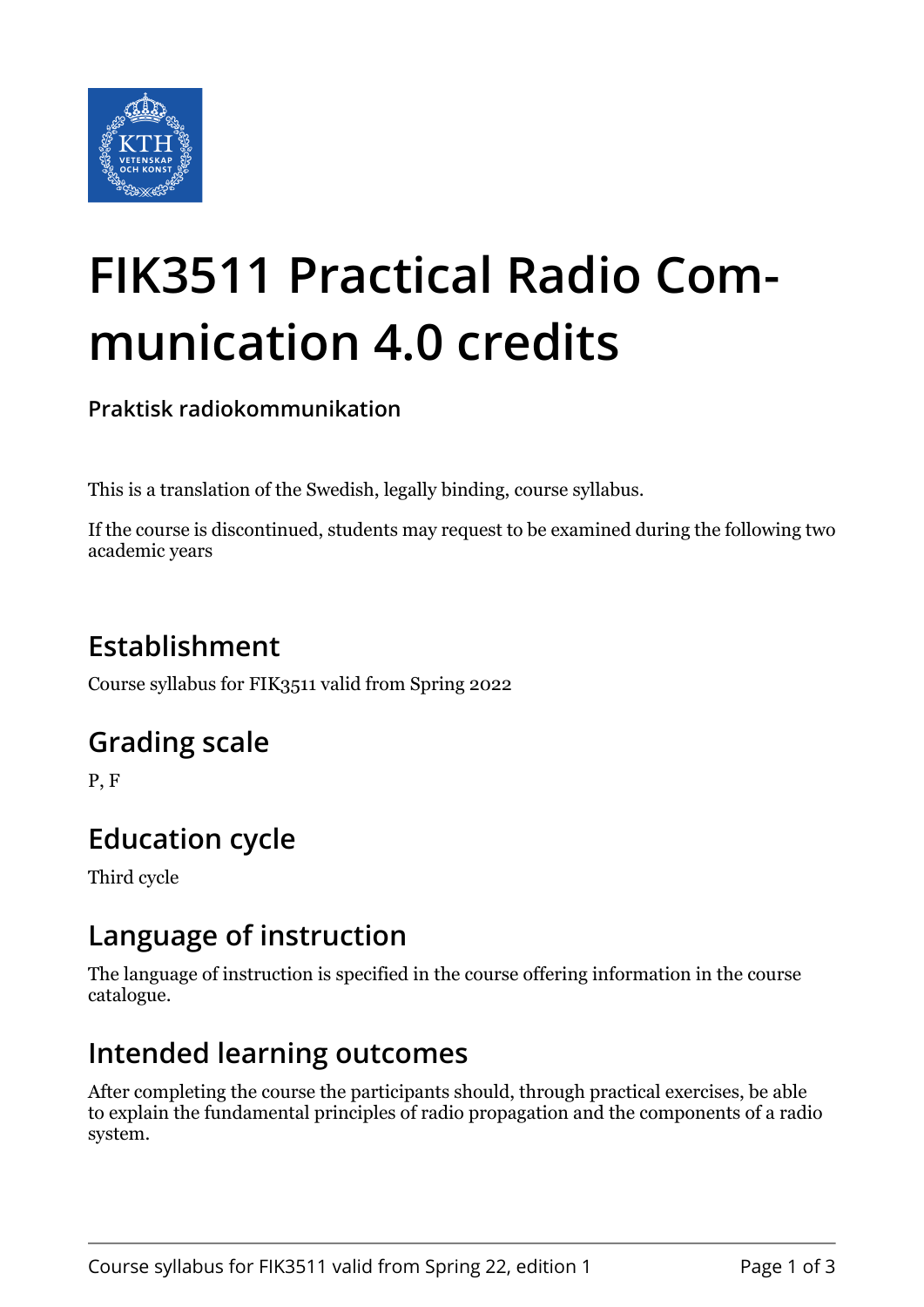Further, the participants should be able to design and perform measurements on simple amplifiers and antennas and be able to practically assemble a radio system consisting och transmitters, receivers and antennas.

The participants should be able to follow the rules and regulations regarding the resource efficient use of the radio spectrum and traffic procedures.\*

After completing the course, the participants should be able to conduct experimental work in radio electronics and radio systems under their own responsibility

#### \* Considering that our radio spectrum is a finite resource, this is a learning **coutcome that contributes to sustainable development**

### **Course contents**

Radio communication fundamentals

- 1. Radio electronics amplifier, transmitter and receiver designs
- 2. Antennas and feeeders
- 3. Radio propagation, link budget

Radio Spectrum Regulation

1. International conventions, ITU, WARC, RR

2. National Regulation, PTS

Trafic procedures

Practical exercises

- 1. RF-power amplifier design and performance measurements
- 2. Antennas and feeders –tools and measurement techniques for design and impedance matching
- 3. Propagation on HF prediction tools and measurements
- 4. Traffic procedures

# **Specific prerequisites**

Basic courses in Electrical Circuits, Electronics

### **Examination**

• EXA1 - Examination, 4.0 credits, grading scale: P, F

Based on recommendation from KTH's coordinator for disabilities, the examiner will decide how to adapt an examination for students with documented disability.